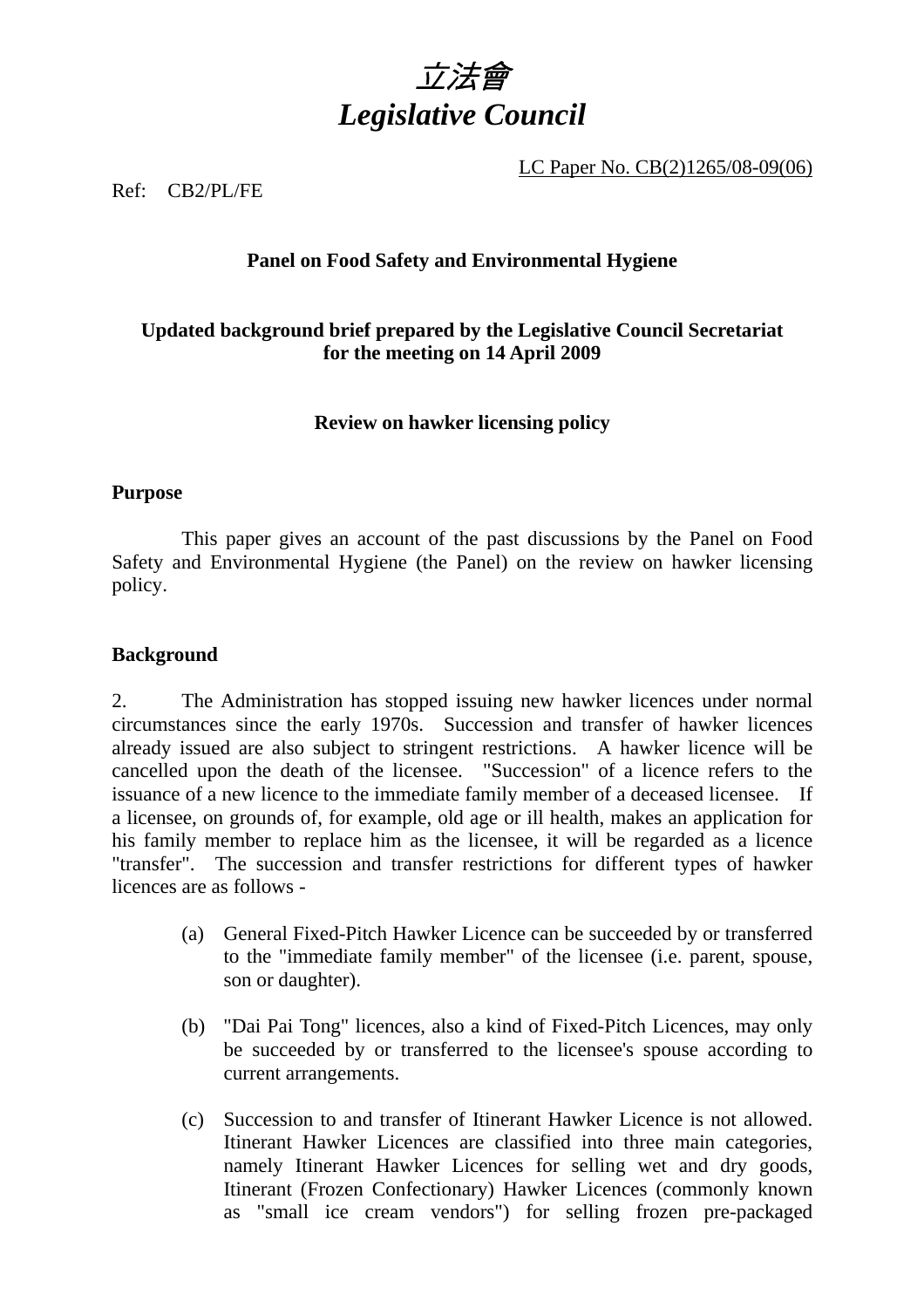confectionary such as ice-cream, and Itinerant (Mobile Van) Hawker Licences (commonly known as "ice cream vans") for selling soft ice-cream from pre-prepared mixture.

## Voluntary surrender scheme for hawker licences

3.. As "Dai Pai Tongs" and itinerant hawkers were more likely to cause environmental hygiene problems, noise nuisance as well as obstruction of public passages, a five-year voluntary surrender scheme for hawker licences was introduced in 2002 to encourage "Dai Pai Tong" licensees and itinerant hawkers to surrender their licences voluntarily in exchange for a one-off ex-gratia payment, rental of a vacant stall in public markets/cooked food centres under concessionary terms, or becoming a (non-cooked food) fixed pitch hawker. The voluntary surrender scheme applicable to "Dai Pai Tongs" ended on 30 November 2007, while the scheme applicable to itinerant hawkers has been further extended to 31 December 2009.

## **Past discussions**

4.. At the meeting on 10 June 2008, the Panel was briefed on the Administration's preliminary ideas on hawker licensing policy review as follows -

## Issuing new hawker licences

- *(a) Fixed-Pitch Hawker Licence* 
	- (i) Consideration might be given to issuing licences to new operators for trading in the vacant pitches or allowing licensees of adjacent pitches to use these vacant pitches as an expanded business area while paying the relevant fees, provided that the current number of fixed pitches was maintained.
	- (ii) District Councils (DCs) might, when a "Dai Pai Tong" was closing down because of the death of the licensee or other reasons, advise the Government on whether that "Dai Pai Tong" should be allowed to continue to operate in situ, having regard to the specific circumstances of the district and the residents' aspirations. If the DC indicated support for the continued operation of the "Dai Pai Tong" in situ, consideration might then be given to arranging for the succession and transfer of licence to "immediate family members" apart from the spouse of the licensee or issuing a new licence to an interested operator.

# *(b) Itinerant Hawker Licence*

(i) Existing policy of not issuing new itinerant hawker licences for selling wet and dry goods should be maintained.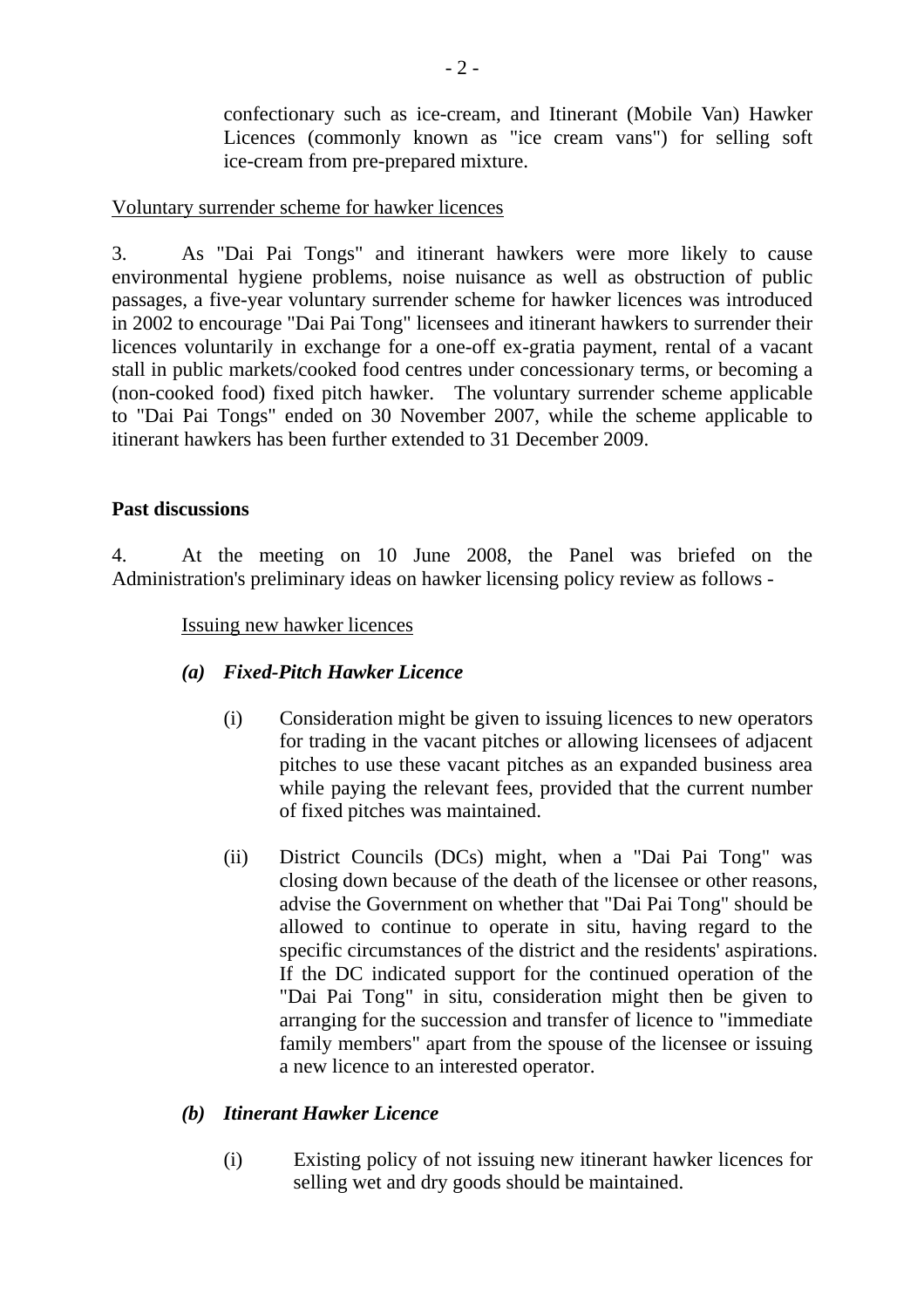- (ii) Existing arrangement that there should be no succession or transfer of itinerant hawker licences should be maintained.
- (iii) Re-issuance of a fixed number of Itinerant (Frozen Confectionary) Hawker Licences and Itinerant (Mobile Van) Hawker Licences should be acceptable, provided that the food safety and environmental hygiene conditions would not be jeopardised.

# Validity period and succession and transfer of hawker licences

(i) Consideration might be given to specifying a validity period, say, three or five years, for new hawker licences, including those issued on "succession" or "transfer" of licences, and disallowing further succession or transfer of these licences.

5. Hon Tommy CHEUNG was of the view that as on-street "Dai Ping Tongs" were part of local heritage that deserved preservation, the Administration should re-issue "Dai Ping Tong" licences if suitable sites could be identified.

6. Some members, including Hon Fred LI and Hon WONG Yung-kan, were of the view that imposing a validity period for new hawker licenses and disallowing further succession or transfer of these licences would discourage interested operators from entering the trade.

7. The Administration pointed out that hawker licences should not be regarded as commodities available for free transfer or trading in the market. Specifying a validity period for new hawker licences and disallowing further succession or transfer of these licences would maintain the vitality of the trade through the keeping of the right to operate mobile, and affording opportunities to those interested in entering the trade.

8. Concern was raised about the adverse impact of the re-issue of Itinerant (Frozen Confectionary) Hawker Licences and Itinerant (Mobile Van) Hawker Licences on the existing licensees. The Administration advised that the re-issue of any type of hawker licences would be carried out in a fair and just manner and the detailed arrangements were being studied.

9. On the criteria for issuing new hawker licences, the Administration's initial thinking was that no existing licensee would be allowed to apply for another hawker licence. Applicants for "Dai Ping Tong" licences would be accorded a lower priority if they were holders of food business licences.

10. On 10 February 2009, the Administration briefed the Panel on the views received from DCs and over 20 hawker associations on the Administration's preliminary ideas on the review on hawker licensing policy and sought members' view on the way forward. Members noted that DCs, hawker associations and relevant stakeholders were generally supportive of the proposals. Having considered the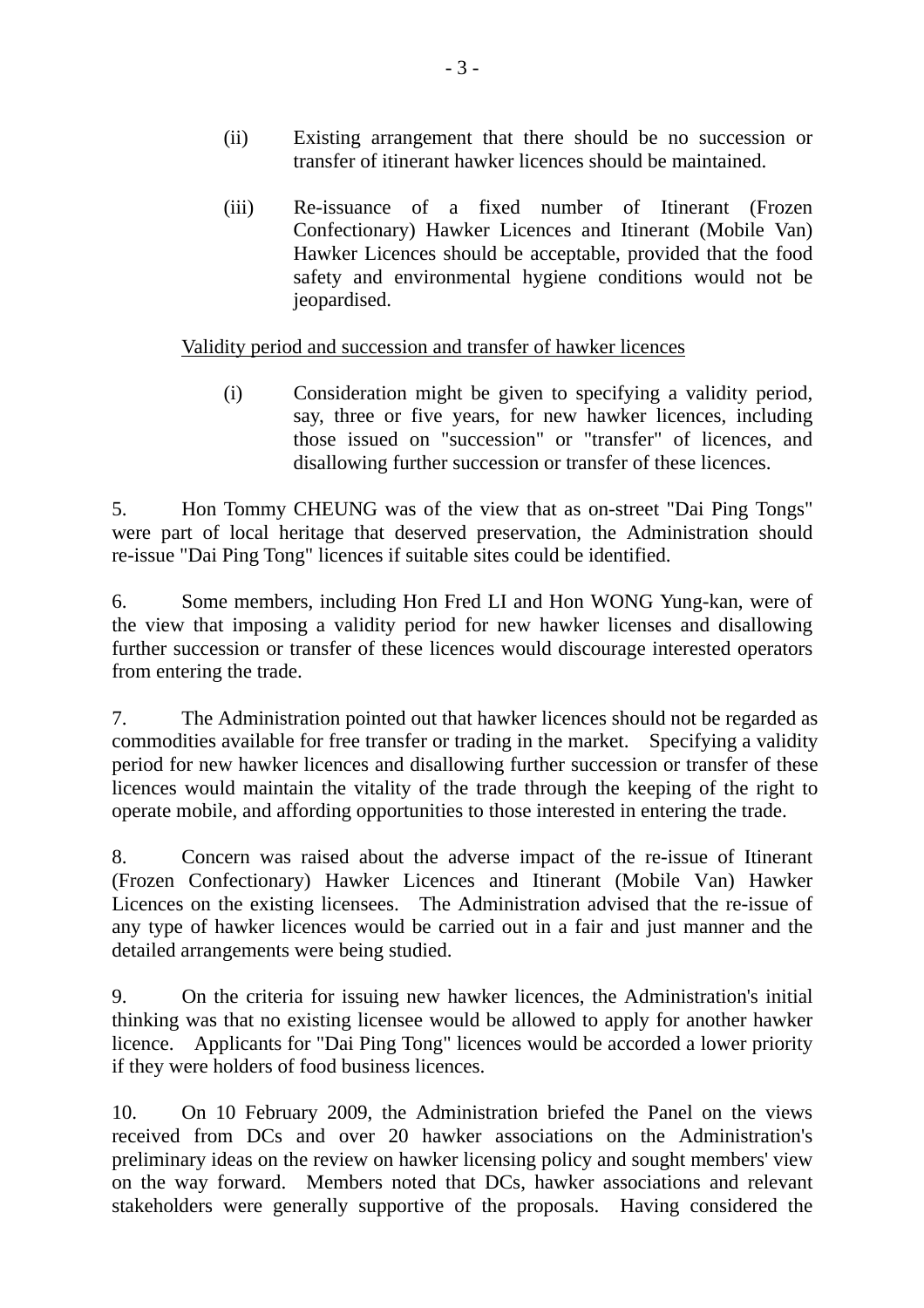views of DCs and hawker associations, the Administration further proposed to -

- (a) give priority to fixed pitch hawkers at the front row in taking up adjacent vacant fixed pitches in the back row;
- (b) explore the room to relaxing the existing limit of setting two tables and eight stools in front of the "Dai Pai Tong" having regard to objective factors, such as the location of the "Dai Pai Tong", and seek DC's views on it;
- (c) terminate the voluntary surrender scheme for itinerant hawkers upon its expiry on 31 December 2009 in order to encourage itinerant hawkers to voluntarily surrender their licences as soon as possible; and
- (d) additionally issue not more than 30 new Itinerant (Frozen Confectionary) Hawker Licences.

11. Some members, including Hon WONG Yuk-man, Hon KAM Nai-wai, Hon Cyd HO and Hon WONG Yung-kan, were of the view that the Administration should have regard to the values of the hawking trade on improving people's livelihood and stimulating local economy, which were particularly pertinent in this time of economic downturn, in the review on hawker licensing policy.

12. The Administration recognised that street hawking had a long history in Hong Kong. It also provided job opportunities and customers might find a cheaper source of goods. There was, however, a need to strike a balance in fostering the hawking trade and preventing environmental hygiene problems, noise nuisance and obstruction to public passageway. As about 1 300 of the about 8 000 fixed pitches were still vacant, the Administration would not consider increasing the number of additional new fixed-pitch licences for the time being until after all proposed efforts aimed at reducing the vacancy rate, such as giving priority to fixed pitch hawkers at the front row in taking up adjacent vacant fixed pitches in the back row, had attracted more new operators.

13. Whilst welcoming the Administration's proposal to additionally issue 30 new Itinerant (Frozen Confectionery) Hawker Licences thereby increasing the total number of licences from the existing 28 to 58, Hon WONG Kwok-hing urged the Administration to further increase the number of these licences having regard to the difficulty of low-skilled persons in securing employment in the current poor economic climate.

14. The Administration advised that it would review the need for adjusting the number of Itinerant (Frozen Confectionary) Hawker Licences from time to time. The Administration would proceed with the issuing of additional new Itinerant (Frozen Confectionary) Hawker Licences before the completion of the review on hawker licensing policy, if members so supported.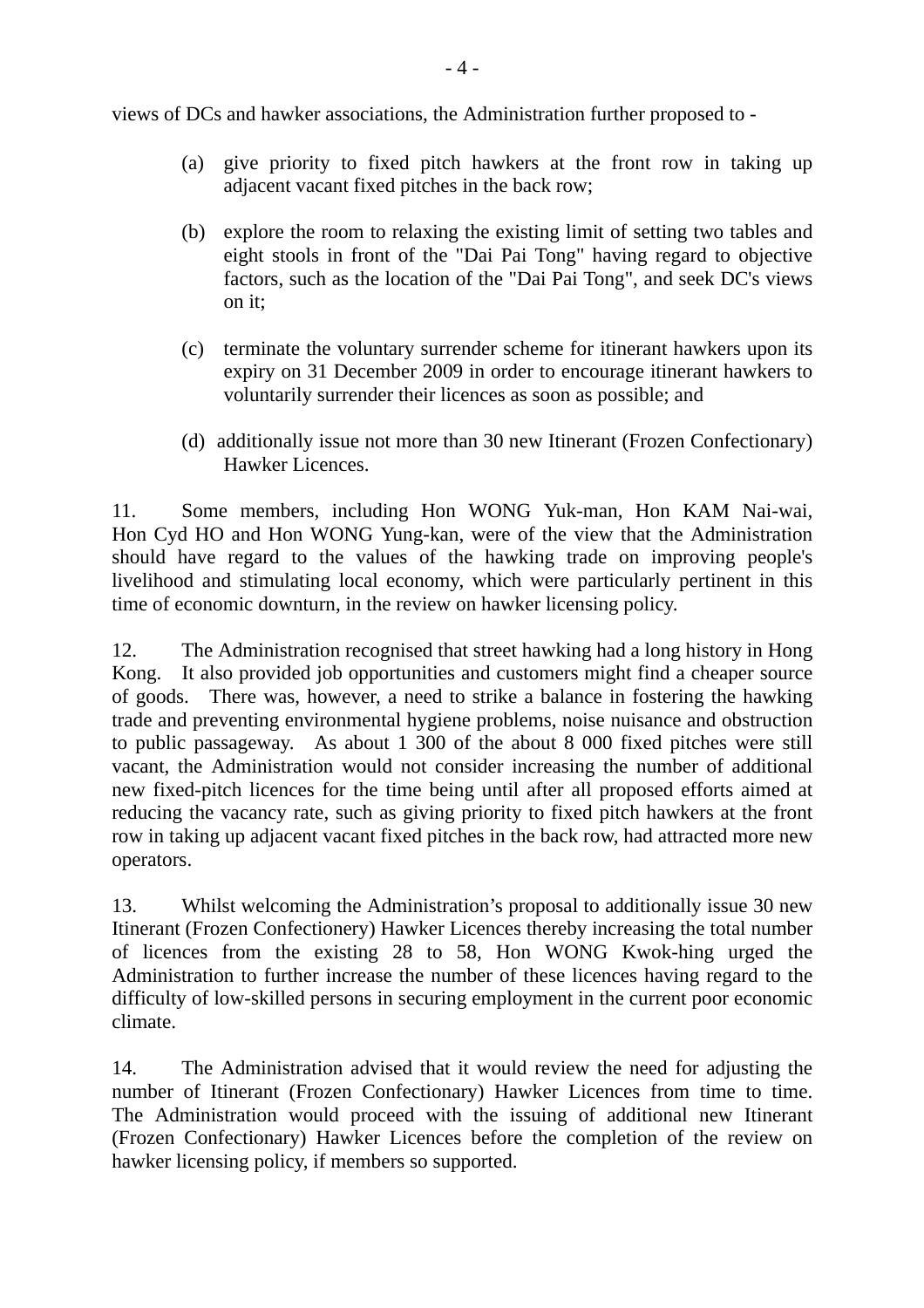15. On the suggestion of issuing more new Itinerant (Mobile Van) Hawker Licences, the Administration advised that the possibility of issuing new licence of this type might be further discussed when technology development in future could solve the problem of prolonged running of engines during operation of ice cream vans.

16. Hon Tommy CHEUNG opined that instead of waiting for DCs to propose issuing new Fixed-Pitch (Cooked Food or Light Refreshment) Hawker Licences to operate "Dai Pai Tong" in vacant pitches previously used to operate "Dai Pai Tong", the Administration should take the initiative in consulting DCs on allowing new operators to trade in these vacant pitches.

17. Hon Audrey EU pointed out that open-air bazaars could help to boost Hong Kong's tourism attraction and provide job opportunities. Open-air bazaars needed not be confined to selling goods and could take various forms, such as serving as a venue for art performances, and could have different modes of operation, such as operating during night time or weekends. Ms EU urged the Administration to explore with DCs on establishing open-air bazaars in their districts, as open-air bazaars established by members of the public generally had wider appeal than those established by the Administration.

18. At the meeting on 10 March 2009, members received views from hawker associations and other stakeholders on the review on hawker licensing policy.

19. Hon WONG Kwok-hing asked when the Administration would open the some 1 300 vacant pitches, referred to in paragraph 12 above, for applications for issuing new fixed pitch hawker licences. The Administration responded that subject to members' support at the meeting, the Food and Environmental Hygiene Department (FEHD) would formulate concrete proposals on the issue of new licences with regard to the number, location and type of vacant pitches in each district, and submit them to the respective DCs for discussion within six months.

20. Members were of the view that priority should be given to registered assistants, who generally had ample experience in operating hawker stalls, to apply for hawker licences for trading in the vacant pitch.

21. The Administration advised that vacant pitches should be allocated in a fair and open manner. Hence, the Administration could not agree to the suggestion of giving priority to existing registered assistants to select the vacant pitches after the fixed pitch hawker licensees had taken up their adjacent vacant pitches in the back row or otherwise. Existing registered assistants might submit applications for issuing new hawker licences as other people interested in joining the hawking trade. Even if priority were given to the existing some 5 600 registered assistants to select the vacant pitches, there would not be enough vacant pitches to go around. There were at present about 1 300 vacant pitches, and it was estimated that some 800 of them would be taken up by existing fixed pitch hawker licensees.

22. Some members, including Hon WONG Kwok-hing, urged the Administration not to tie the issuing of the 30 additionally new Itinerant (Frozen Confectionery)